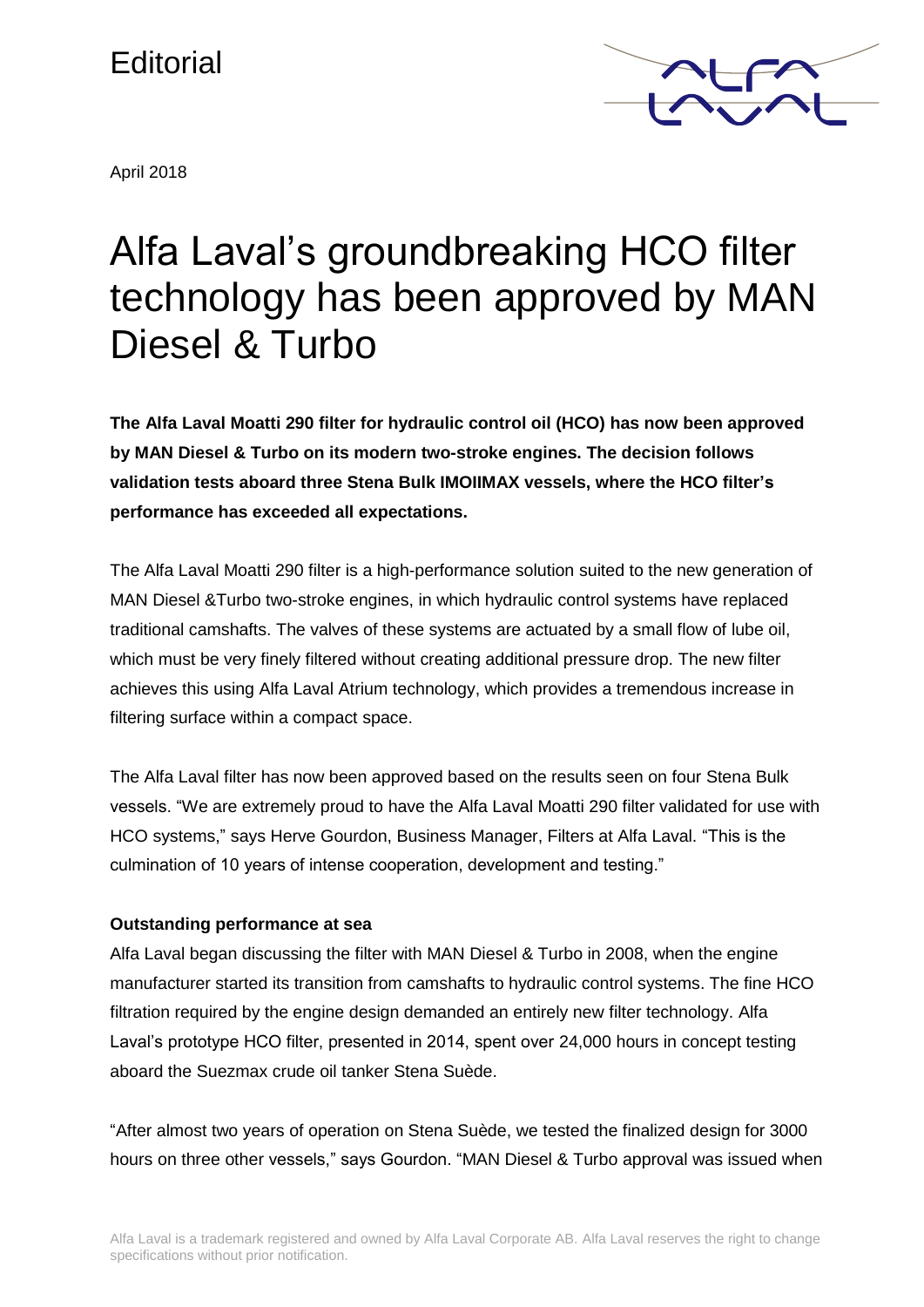the first vessel passed that mark, acknowledging our filter's performance with hydraulic control oil."

#### **Meeting MAN Diesel & Turbo and cleanliness demands**

The Alfa Laval Moatti 290 filter is built to the most recent MAN Diesel & Turbo recommendations, which require both an automatic filter and a redundant filter with high enough efficiency to retain particles of 6 um and below. These are incorporated into the same frame, with a specially designed changeover valve to prevent any leakage during maintenance. "Alfa Laval makes sure to stay on top of changing engine maker specifications," says Gourdon. "Our HCO filter reflects the latest developments and eliminates the need for any disposable filter."

The redundant filter, which is manually cleanable, can be used not only during maintenance, but also for initial oil cleaning or when new oil is added into the system. It is not used, however, to clean the small flow of oil that provides continuous backflushing. Instead, this flow is cleaned in a diversion chamber before it is returned to the sump. "Our solution is designed so that the redundant filter is not continuously employed, for example to treat the backflush," Gourdon explains. "Rather, the redundant filter is fully separated in order to ensure it will be fully operational in the case of emergency."

#### **Easy installation combined with low cost of ownership**

The continuous backflushing of the Alfa Laval Moatti 290 filter is driven by the pressure of the oil itself. This means no electricity or air supply is needed, which is one of several ways the filter simplifies installation. Because backflushing is performed in the automatic filter stage, with a cleanable surface-filter cartridge used to provide redundancy, reliance on disposable filters is eliminated.

"Ship owners are looking for an economical long-term solution, rather than a quick fix," says Gourdon. "Disposable filter elements add up to a significant cost over time, whereas components in the Alfa Laval Moatti 290 filter can be removed for cleaning and simply put back into operation. Combined with the reliability achieved by continuous backflushing, that means a lower operating cost for the filter overall."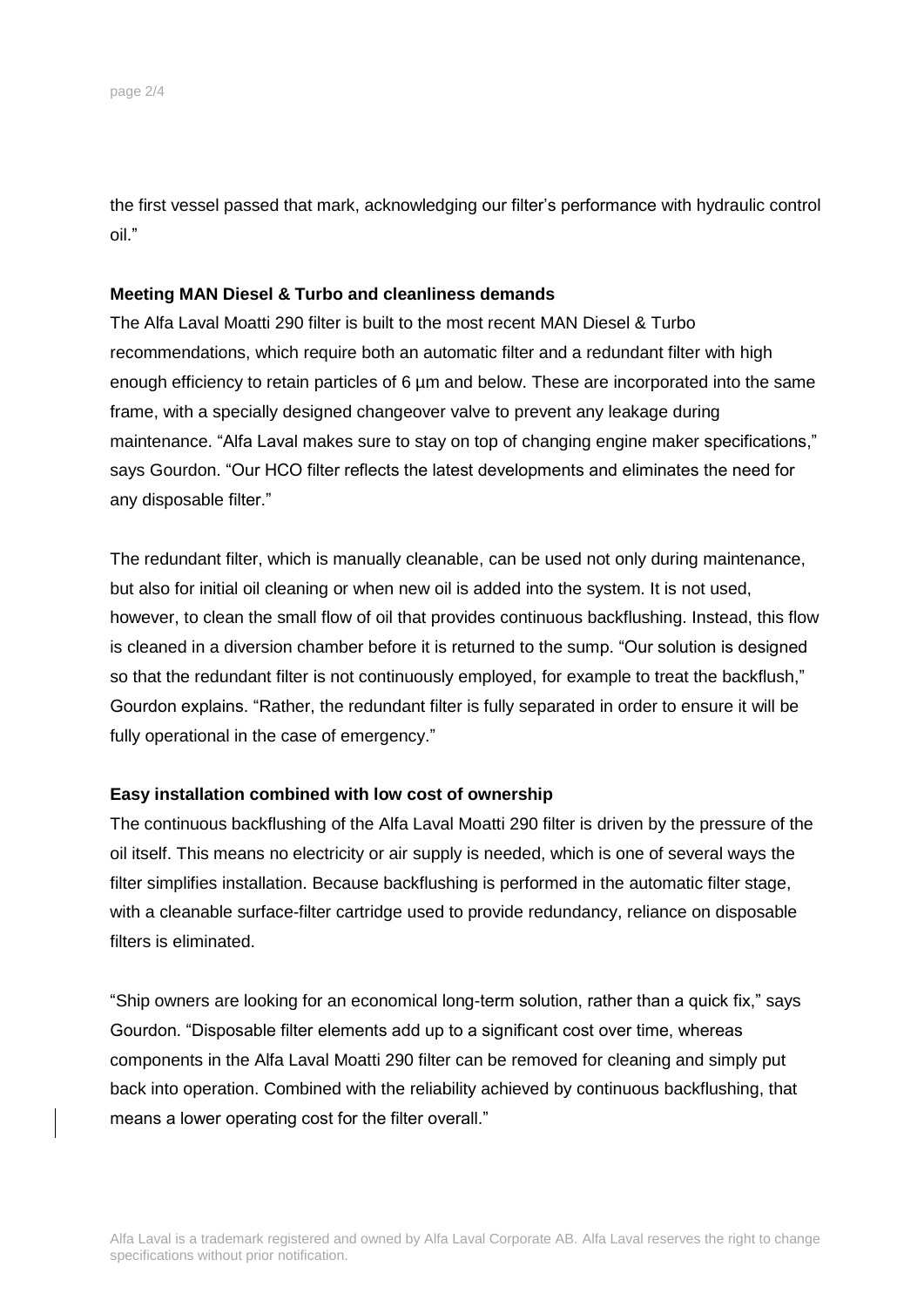#### **On display at upcoming exhibitions**

At present, the Alfa Laval Moatti 290 filter covers the vast majority of MAN Diesel & Turbo twostroke engines, with focus on the more common mid-range sizes. Coverage for the very largest and smallest engines will follow. Those who wish to see the filter first-hand will have the opportunity at two upcoming exhibitions, Posidonia (June) and SMM (September), where it will be featured in Alfa Laval's stand.

"Having both MAN Diesel & Turbo approval and extremely successful results to present, we're looking forward to discussing the Alfa Laval Moatti 290 filter directly with customers," says Gourdon.

To learn more about the Alfa Laval Moatti 290 filter and Alfa Laval's approach to HCO filtration, visit [www.alfalaval.com/290-filter](http://www.alfalaval.com/290-filter)

Specificenquiries by e-mail can be directed to: 290.filter@alfalaval.com

**For further information, please contact**:

#### **Herve Gourdon**

Business Manager, Filters Alfa Laval Marine Division **Phone:** +33 1 308 18 175 **E-mail:** herve.gourdon@alfalaval.com

**Camilla Wallin** Marketing Communication Manager, Separation & Heat Transfer Equipment Alfa Laval Marine Division **Phone:** +46 8 53 06 53 58 **E-mail:** camilla.wallin@alfalaval.com [www.alfalaval.com/marine](file:///C:/Documents%20and%20Settings/SETUASA/My%20Documents/Alfa%20Laval/MMD/Products/PureSOx/Press%20release/2012-02-03/www.alfalaval.com/marine)

**Editor's notes**

About Alfa Laval